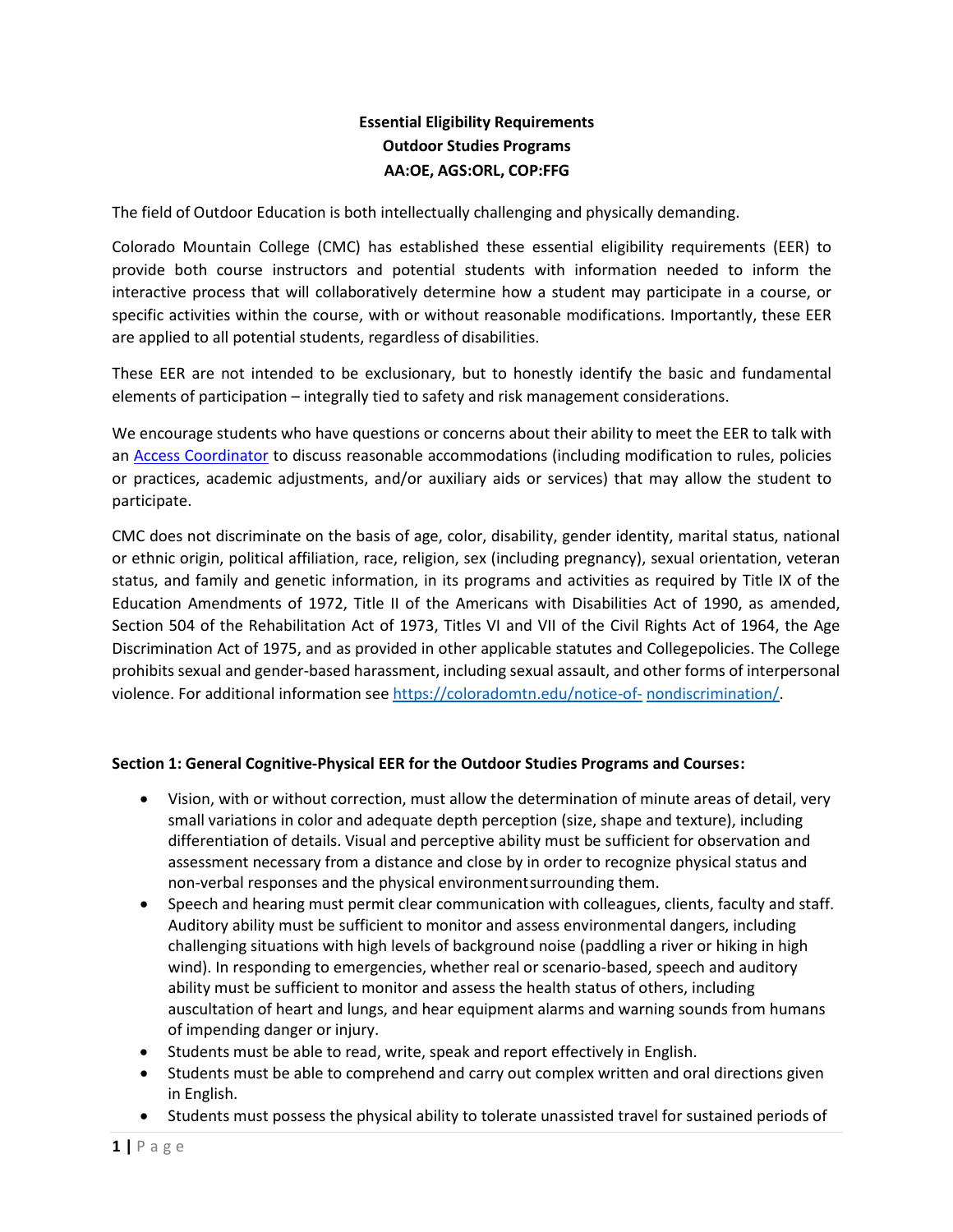time, be capable of lifting and/or carrying up to 60 pounds from floor to waist level frequently and walking with that load (in a backpack-based field course) for up to 10-days.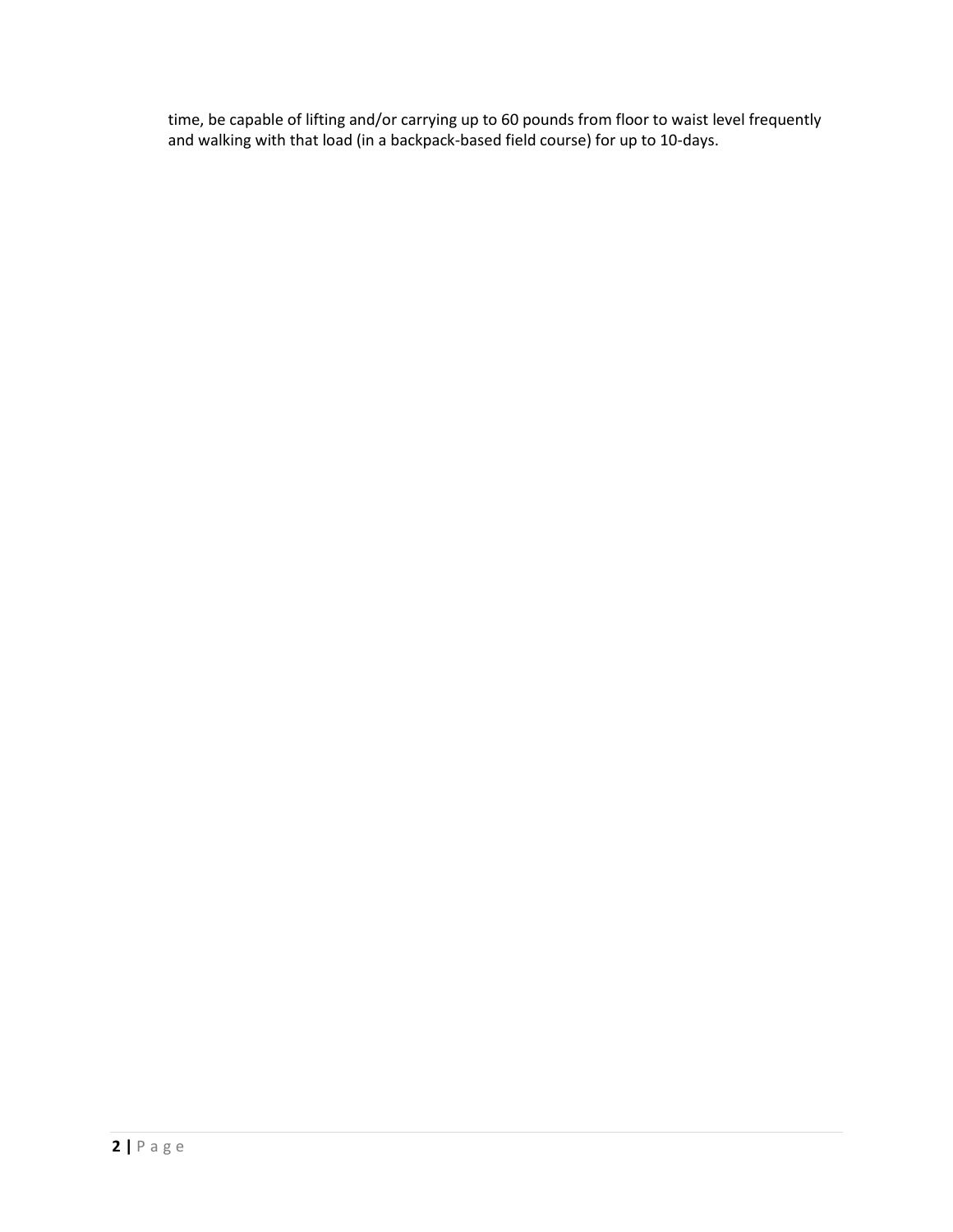- Students must be able to move his/her entire body a distance of no less than three meters within two seconds of a signal to do so, to move from objective environmental dangers like rock-fall.
- Students must possess the fine motor skills needed to manipulate equipment in a life-saving context, including ropes, belay systems, rescue equipment, boat oars, as well as execute first-aid procedures in a rescue context, whether real or scenario-based.
- Students must possess tactile ability sufficient to perform emergency medical exams. Examples include performing palpation during physical exams, administering oral and intramuscular medications, and perform wound care.
- Student should be able to function around groups of people consuming varied foods from a variety of sources (nuts, fish, etc.) in environments which may be difficult to contain allergens.
- Students must be able to function in a structured and an unstructured environment within significant time constraints.
- Students must possess a willingness to assist with and perform a wide variety of routine procedures where another student's life or well-being depends on their performance.
- Students must be able to complete required tasks/functions under stressful conditions, including emergencies.
- Students must demonstrate socially appropriate behavior; maintain cleanliness and personal grooming consistent with close human contact.
- Students must attend to their own personal care needs and be able to (for example) remain adequately hydrated, fed, and properly dressed for variable conditions without assistance from another person.
- Students must be able to interact appropriately with clients and all members of the outdoor education team.
- In case of emergency, students must be able to perform required rescue/treatment activities under the direction of a trained faculty member, including assisting a team in carrying a litter and assisting in performing first aid.
- Students must be able to perform any other activity required to travel responsibly in a group of up to 15 individuals in the wilderness several miles from help.

# **General judgement and decision-making EER for the Outdoor Studies Programs and Courses:**

# **Students must:**

- 1. Be able to independently identify and recognize environmental hazards. These hazards may include, but are not limited to, falling objects/rocks, loose rock and unstable surfaces, rugged steep and uneven terrain, cliff edges, crevasses, moving water (fast or slow) such as rivers, creeks, surf or tides; and potentially hazardous animals and insects.
- 2. Recognize and understand the hazards and risks posed by other course members, which include, but are not limited to, fatigue, state of mind, and actions that may influence judgment and decision-making.
- 3. Recall and understand hazards and risks previously explained by instructors.
- 4. Be able to effectively alert and warn others of potential or impending dangers such as falling rocks, aggressive animals, or other environmental hazards.
- 5. Be able to effectively signal or notify course instructors or other course members of personal distress, injury, or need for assistance.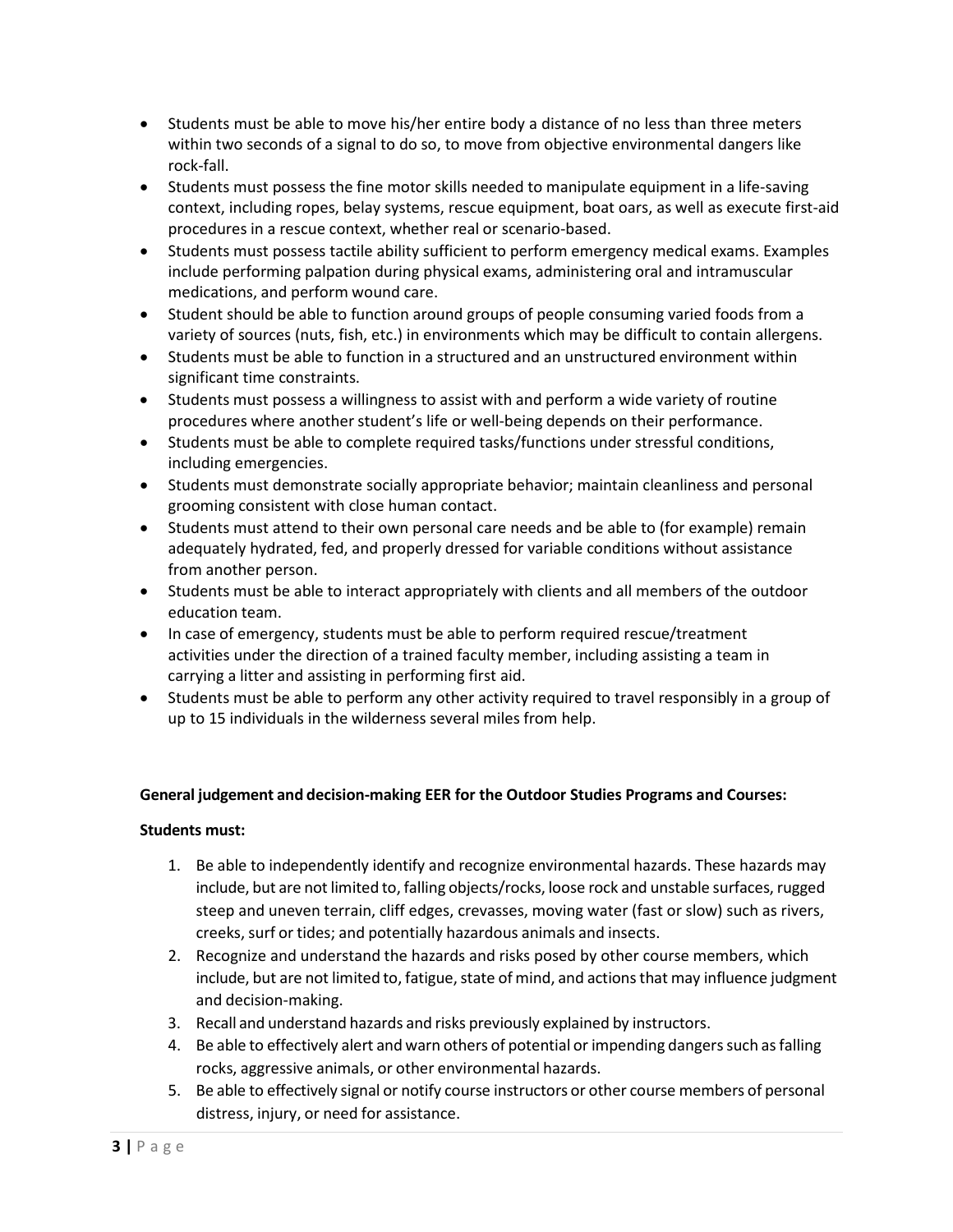- 6. Be able to do the preceding warnings and notifications up to a distance of 50 meters and in conditions within limited visibility such as in darkness or inclement weather or with loud background noise, such as high winds or while near roaring rivers.
- 7. Act reliably around above stated hazards even when not directly supervised.
- 8. Independently perceive, understand, and follow directions and instructions given by othersto be able to successfully execute appropriate and perhaps unfamiliar, techniques to avoid hazards and/or manage risks. These directions may be given before the hazard or risk is encountered or may need to be given during exposure to the hazard/risk and out of necessity and practicality are often given orally.
- 9. Be able to stay alert and to focus attention for up to several hours at a time while traveling in wilderness terrain, attending classes, or receiving instructions.
- 10. Be able to respond appropriately to stress or crisissuch as when encountering large and/or potentially hazardous animals, severe weather, or a medical emergency.
- 11. Iftaking prescription medications, be able to maintain proper dosage by self-medicating without assistance from instructors or others (except possibly in emergency situations).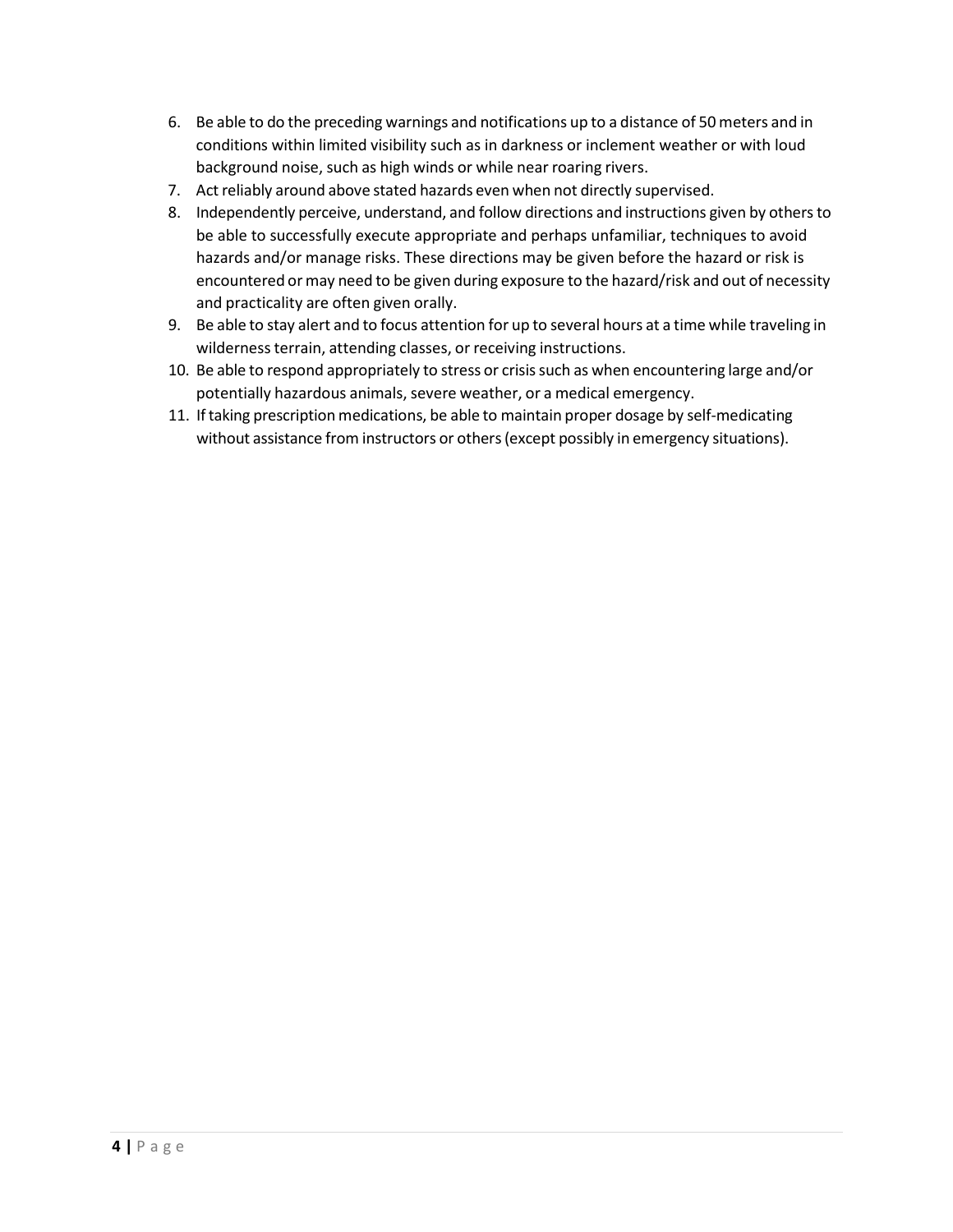### **Section 2: Course Requirements**

This section breaks down cognitive-physical limitations further by exploring specific outdoor modalities and course-specific needs.

### **Wilderness-Based Hiking and Backpacking Courses**

Some of these courses include overnight camping and wilderness travel for up to 8 miles per day over variable terrain on and off trail at elevations up to 13,000ft. All include field excursions up to 1 mile from the vehicle on mixed terrain.

- OUT-100: Non-technical Mountaineering
- OUT-102: Backcountry Navigation
- OUT-104: Trekking
- OUT-105: Land and Water Navigation
- OUT-112: Mountain Orientation
- OUT-113: Desert Orientation
- OUT-114: Canyon Orientation

#### **Each participant must…**

- 1. At a minimum, be able to travel over and negotiate through varied wilderness terrain with a backpack weighing up to or exceeding 50 pounds or 30% of body-weight.
- 2. Be able to navigate variable travel conditions which may include, but are not limited to, rough, rugged, unevensteep and sloping terrain; human made and animal made trails; rocky terrain that may range from smooth bedrock to extensive areas of large rock boulders; needing to cross rivers and creeks without the aid of bridges up to three feet or more in depth; ascending, descending or traversing slopes covered in snow, rocks or vegetation; bushwhacking off trail through thick standing and/or downed vegetation. Any and all travel can occur during periods of inclement weather or nighttime hours.
- 3. Be able to travel durations ranging from less than one hour to more than 12 hours in one day, with or without a backpack, occurring, potentially, on successive days.
- 4. Be able to carry gear, food, and personal items or personal medications needed for the duration of the course, or the period between resupplies.
- 5. Be able to function in a range of temperatures, weather conditions from 5 to 95 degrees F and at altitudes up to 14,500 feet.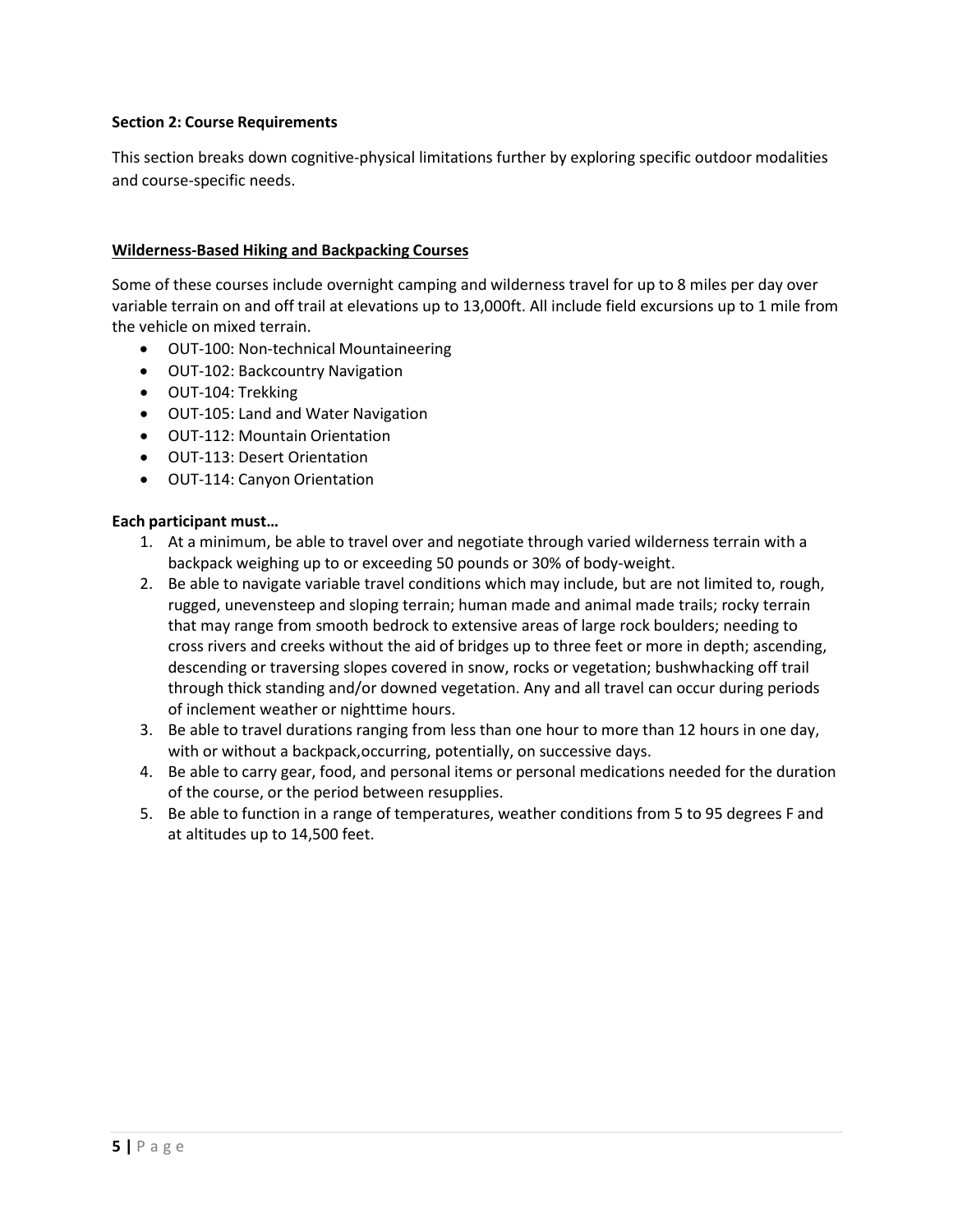# **Mountaineering, Climbing, and Technical Courses**

These courses all involve technical rope skills while rock/ice climbing or moving through class 4 and higher terrain at elevations up to 14,500ft.

#### **Courses include:**

- OUT-129: Ice Climbing I
- OUT-130: Ice Climbing II
- OUT-132: Rock Climbing II
- OUT-133: Technical Canyoneering
- OUT-155: Ski Mountaineering
- OUT-164: Alpine Rescue: Snow, Ice, Crevasse
- OUT-165: Climbing-Self Rescue
- OUT-166: High Angle Rescue
- OUT-221: Top Rope Climbing
- OUT-222: Sport Climbing
- OUT-211: Mountaineering Leadership
- OUT-212: Rock Climbing Leadership

#### **Each participant must…**

- 1. Effectively communicate independently in oral dialogue over a distance of 60 meters.
- 2. Possess the potential to communicate hand signals, spoken signals or understand a rope-tug system.
- 3. Provide a reliable belay to another climber during roped climbing.
- 4. Independently tie the overhand and figure eight series of knots.
- 5. Be able to self-arrest while traveling on snow or glaciers.
- 6. Reliably and independently perform simple technical tasks such as tying into a rope, clipping into an anchor and getting into a harness without the direct supervision of an instructor.
- 7. Be able to carry gear, food, and personal items or personal medications needed for the duration of the course, or the period between resupplies.
- 8. Be able to function in a range of temperatures, weather conditions from 5 to 95 degrees F and at altitudes up to 14,500 feet.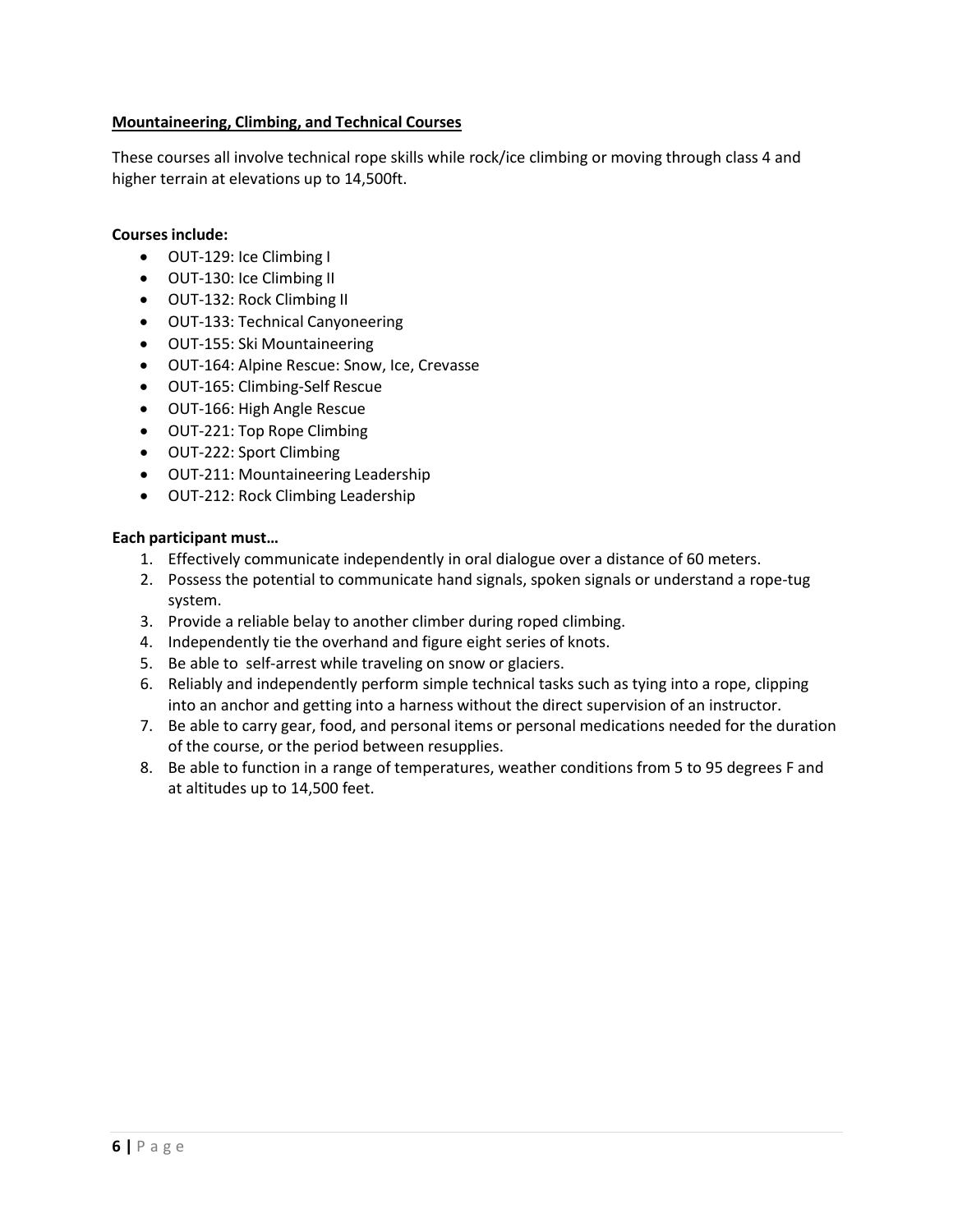# **Winter Courses**

These courses take place in mountain winter environments where temperatures can potential get as low as -20 degree Fahrenheit. All courses travel on snow via skis, splitboard, or snowshoes in avalanche terrain and OUT 115 includes overnight winter camping.

# **Courses include:**

- OUT-115: Snow Orientation
- OUT-168: Avalanche Awareness Level I
- OUT-169: Avalanche Awareness Level II
- OUT-214: Backcountry Winter Travel Leadership

# **Each participant must…**

- 1. Be able to move on skis, snowshoes, or a snowboard over flat to steep unpacked snow-covered terrain.
- 2. Be able to move a load of gear weighing 60 lbs. (or 40% of body-weight) by means of sled, backpack or some combination thereof.
- 3. Be able to travel from camp to camp, which may take all day (8+ hours).
- 4. Be able to shovel in order to perform camp chores and to participate in rescues where people, gear or shelters have been buried in the snow.
- 5. Be able to perceive and differentiate signals from an avalanche transceiver (audio and visual signals) and efficiently move over avalanche debris.
- 6. Be able to carry gear, food, and personal items or personal medications needed for the duration of the course, or the period between resupplies.
- 7. Be able to function in a range of temperatures including extreme cold (-20), weather conditions, and altitudes up to 14,500 feet.

# **Water-Based Courses**

These course take place on large bodies of water that can include Class 2 & 3+ whitewater. Water temperatures can be as low as 40 degrees Fahrenheit and some courses include progressive, overnight camping.

### **Courses include:**

- OUT-116: River Orientation
- OUT-127: River Kayaking
- OUT-137: Kayaking
- OUT-138: Whitewater Rafting
- OUT-140: Swift-Water Rescue
- OUT-218: River Orientation II
- OUT-210: Kayak Touring Leadership
- OUT-215: Whitewater Paddling Leadership

# **Each participant must…**

- 1. Be able to lift and carry boats and supplies in order to assist with boat packing, launch and landing.
- 2. Be able to row and/or paddle a boat.
- 3. Be able to follow audible and/or visual commands of a trained instructor while rowing or paddling a raft.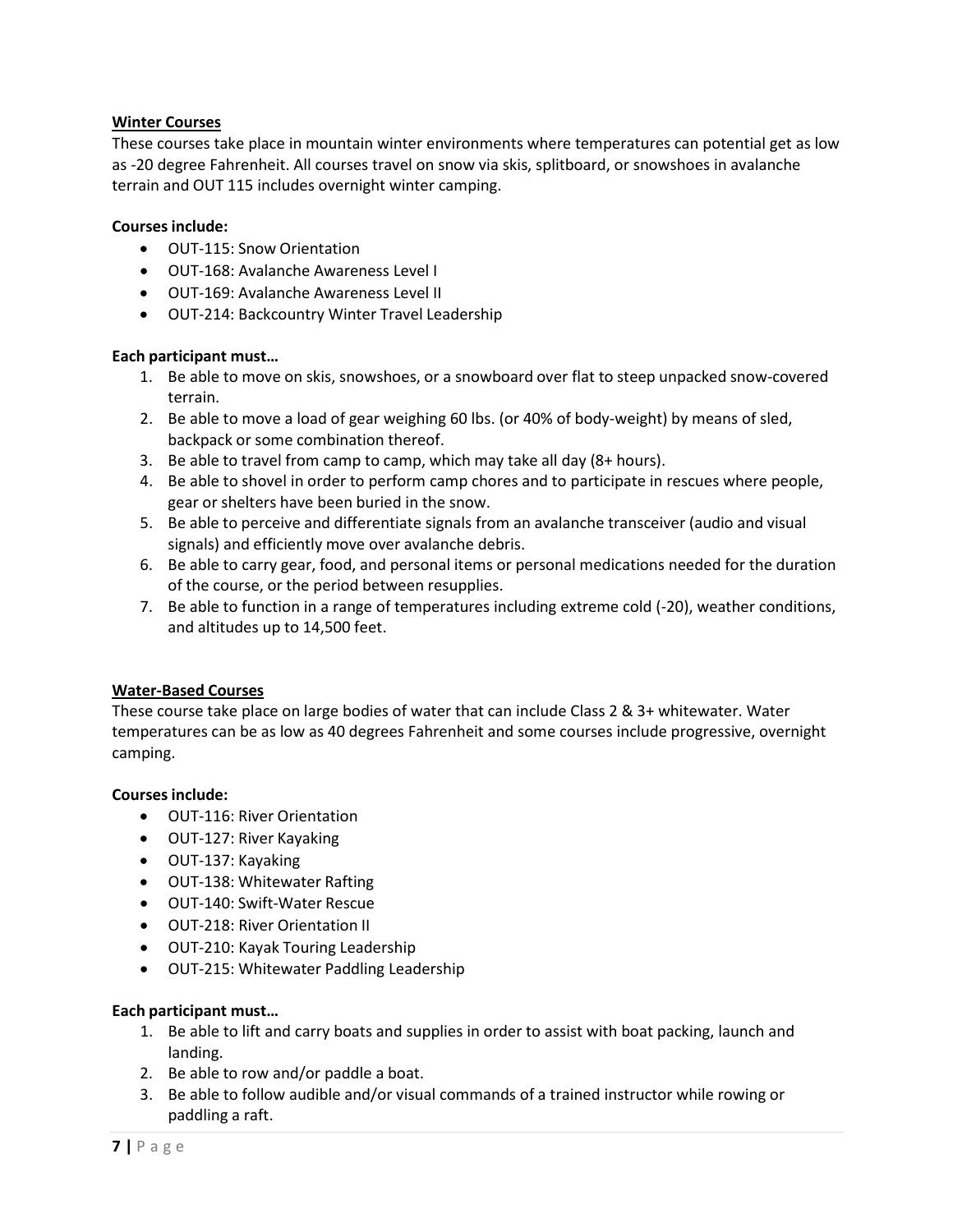- 4. Be able to exit a capsized boat, fend for self while in the water away from the boat, attain and maintain the correct body position, swim 100 yards in current, and/or perform self-rescue as taught by the instructor.
- 5. Be able to carry gear, food, and personal items or personal medications needed for the duration of the course, or the period between resupplies.
- 6. Be able to function in a range of temperatures, weather conditions, and altitudes from 5 to 95 degrees F, altitudes up to 12,500 feet, and water temperatures as low at 33 degrees F.

# **Bike Courses**

Bike courses are taught on two-wheeled bikes and generally include trail riding on variable terrain in mountain and desert environments.

### **Courses include:**

- OUT-124: Bicycle Touring
- OUT-126: Mountain Biking
- OUT 226: Mountain Bike Leadership

### **Each participant must…**

- 1. Be able to ride a bike for up to 8 hours over a distance of 10 miles throughout a day, or on sequential days on mountainous single-track, while carrying a daypack of food, water, and emergency equipment.
- 2. Be able to ride a bike on rugged mountain terrain and varied surfaces, including steep climbs, rocky descents, and loose sand.
- 3. Have the judgement to get off the bike when terrain exceeds the student's ability to responsibly handle a bike.
- 4. Be able to lift and carry a 30-40 pound bike for 100 yards on steep/rough terrain.
- 5. Be able to carry gear, food, and personal items or personal medications needed for the duration of the course, or the period between resupplies.
- 6. Be able to function in a range of temperatures, weather conditions from 5 to 95 degrees F and at altitudes up to 12,500 feet.

### **Other courses with specific cognitive-physical requirements:**

### **HWE-129/OUT 244, Wilderness First Responder**

- 1. Lifting and moving patients with a team of rescuers up to 200 lbs. in weight.
- 2. Dragging and/or rolling a patient alone, who is up to 200 lbs. in weight.

# **OUT-119, Fly Fishing & OUT-122, Professional Fly Fish Guide I & OUT-123, Professional Fly Fish Guide II**

1. Student is able to walk and balance on rough terrain both in and out of a river.